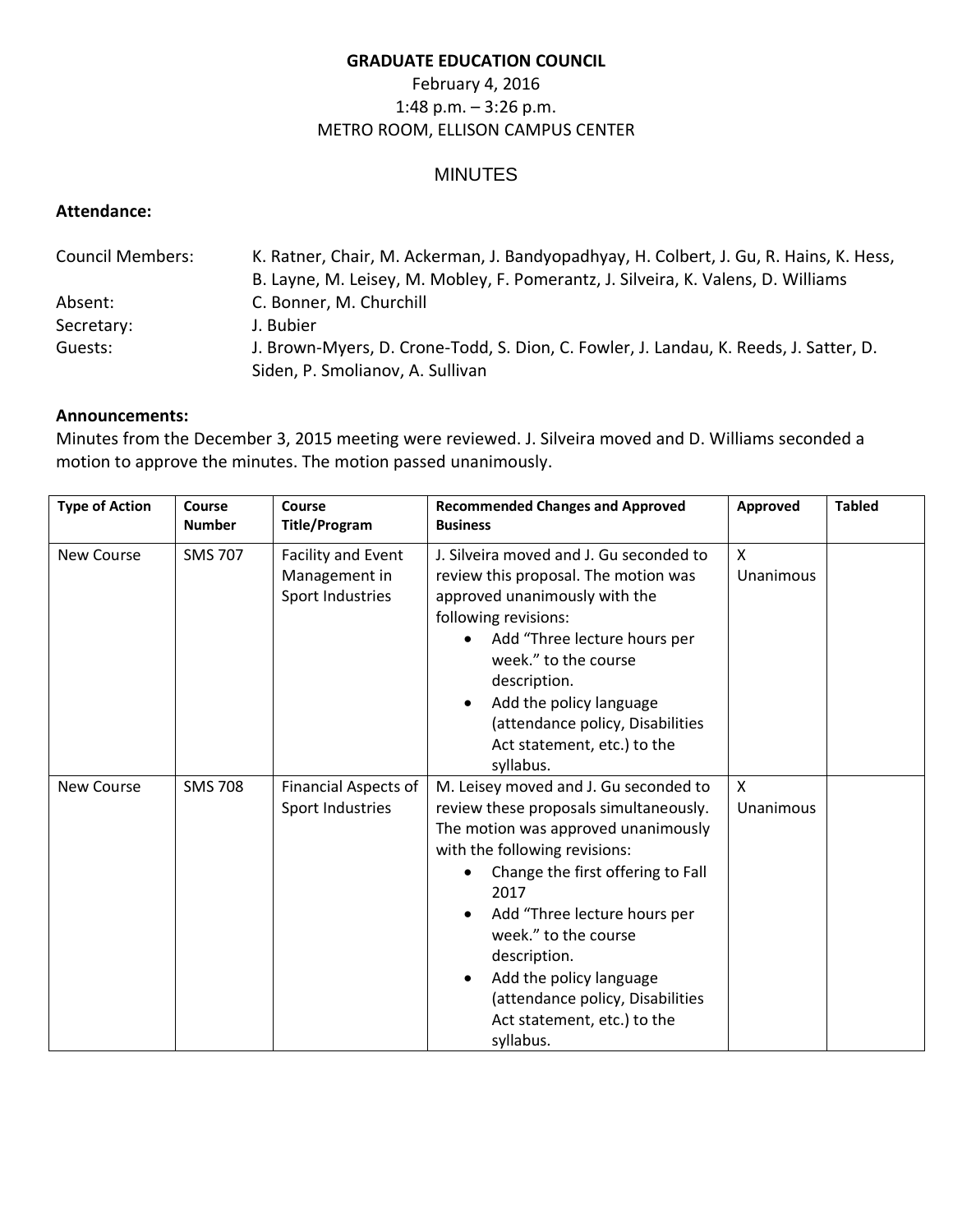| New Course          | <b>SMS 709</b>                                                             | Marketing and<br><b>Public Relations in</b><br>Sport Industries | J. Gu moved and J. Silveira seconded to<br>review these proposals simultaneously.<br>The motion was approved unanimously<br>with the following revisions:<br>Add "Three lecture hours per<br>week." to the course<br>description.<br>Add the policy language<br>(attendance policy, Disabilities<br>Act statement, etc.) to the<br>syllabus.                                                                                                                                                                     | X<br>Unanimous            |  |
|---------------------|----------------------------------------------------------------------------|-----------------------------------------------------------------|------------------------------------------------------------------------------------------------------------------------------------------------------------------------------------------------------------------------------------------------------------------------------------------------------------------------------------------------------------------------------------------------------------------------------------------------------------------------------------------------------------------|---------------------------|--|
| New Program         | Graduate Certificate in Sport<br>Management and Development                |                                                                 | J. Silveira moved and K. Valens seconded<br>to review this proposal. The motion was<br>approved unanimously with the<br>following revisions:<br>Fill in new course numbers<br>where appropriate.<br>Correct typos in "Students"<br>section ("Dachelor", 60 instead<br>of 90 credits)<br>Correct line in "Students"<br>section to "accepted upon<br>receipt of bachelor's degree."<br>Correct the course schedule to<br>Sept.-Dec., and Jan.-May (pgs 1,<br>4, 6, etc)<br>Add semester to timetable on<br>pg. 10. | $\mathsf{X}$<br>Unanimous |  |
| New Course          | <b>ECO 713</b>                                                             | Economic<br>Development                                         | M. Leisey moved and J. Bandyopadhyay<br>seconded to review this proposal. The<br>motion was approved unanimously with<br>the following revision:<br>Change the first offering to<br>Spring 2017.<br>Add the course title to the<br>prerequisite ECO202.<br>Change the number of hours per<br>week to 3.<br>Add "Three lecture hours per<br>week." to the course<br>description.<br>Add the policy language<br>(attendance policy, Disabilities<br>Act statement, etc.) to the<br>syllabus.                       | $\mathsf{x}$<br>Unanimous |  |
| Change in<br>Policy | M.S. Criminal Justice                                                      |                                                                 | J. Bandyopadhyay moved and F.<br>Pomerantz seconded to review this<br>proposal. The motion was approved<br>unanimously.                                                                                                                                                                                                                                                                                                                                                                                          | $\mathsf{x}$<br>Unanimous |  |
| New Program         | Combined B.A. World Languages<br>and Cultures/M.Ed. Secondary<br>Education |                                                                 | F. Pomerantz moved and K. Hess<br>seconded to review this proposal. The<br>motion was approved unanimously with<br>the following revision:<br>Submit the revised form to the<br>School of Graduate Studies.                                                                                                                                                                                                                                                                                                      | $\mathsf{x}$<br>Unanimous |  |